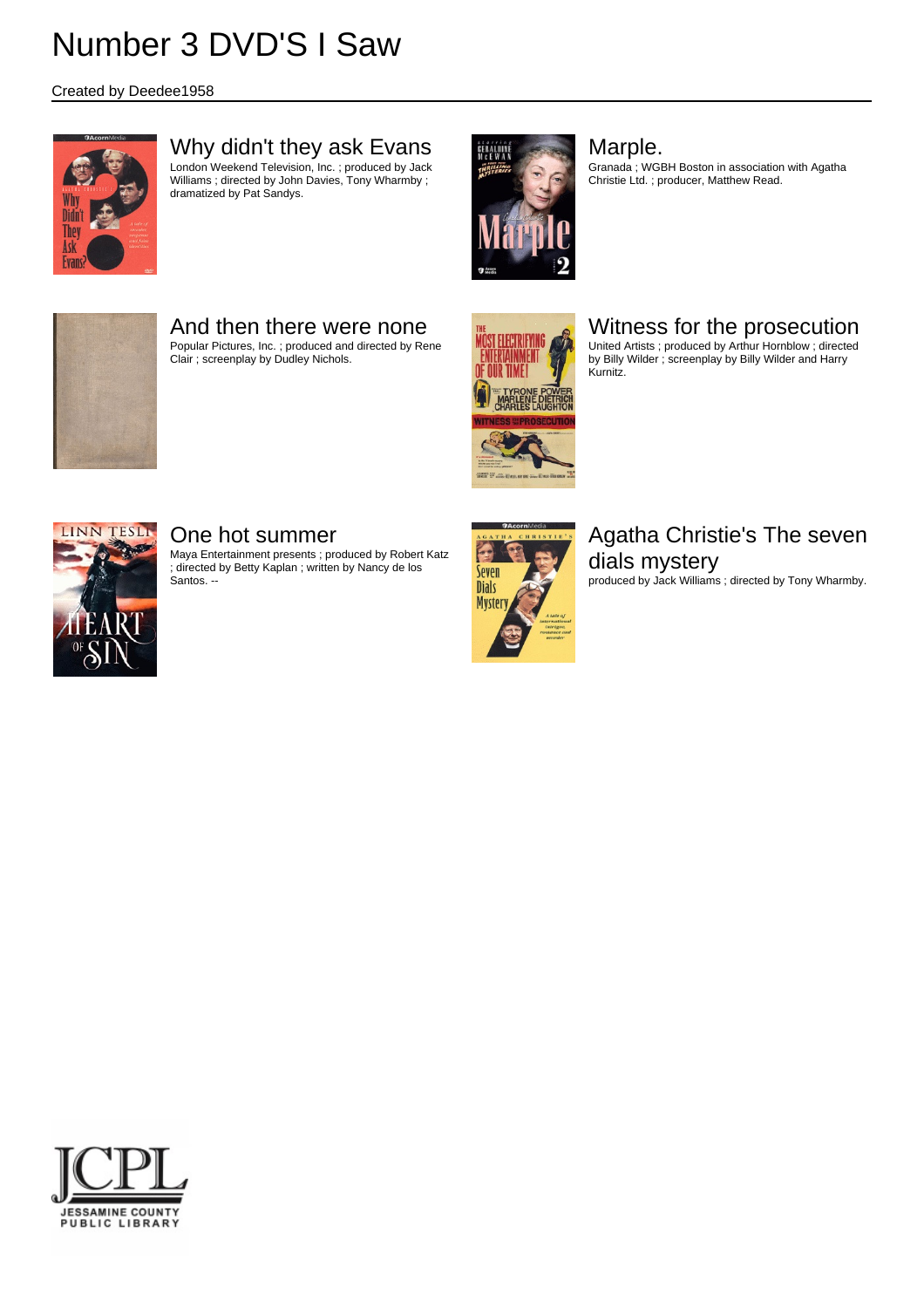#### Created by Deedee1958



#### Monster-in-law

an Alliance Atlantis release, New Line Cinema presents a Benderspink production, a Spring Creek production ; produced by Paula Weinstein, Chris Bender, J.C. Spink ; written by Anya Kochoff ; directed by Robert Luketic.



### The inner tour

director, Ra'anan Alexandrowicz ; producers, Raed Andoni-Dar Productions, Liran Atzmor-Belfilms ; produced for Tel-Ad Broadcasting (Channel 2) ... [et al.] ; executive producers, Noemi Schory, Raed Andoni ; international distribution, First Hand films.



## Nim's island

Walden Media presents ; produced by Paula Mazur ; screenplay by Joseph Kwong ... [et al.] ; directed by Mark Levin & Jennifer Flackett.



## Nanny McPhee

a Working Title production in association with Three Strange Angels ; produced by Lindsay Doran, Tim Bevan, Eric Fellner ; directed by Kirk Jones ; screenplay by Emma Thompson. --



## Relative strangers

Millennium Films presents in association with Jersey Films, a Garlin Pictures/Gordon Street pictures production for Equity Pictures Medienfonds & CO. KG III ; produced by Josh Etting ... [et al.] ; screenplay by Greg Glienna & Peter Stass ; directed by Gr



## Recipe for a perfect **Christmas**

a Muse Entertainment production in association with Wildrice Productions ; produced by Steve Solomos ; directed by Sheldon Larry ; written by Rachel Feldman and Susan Nanus. --

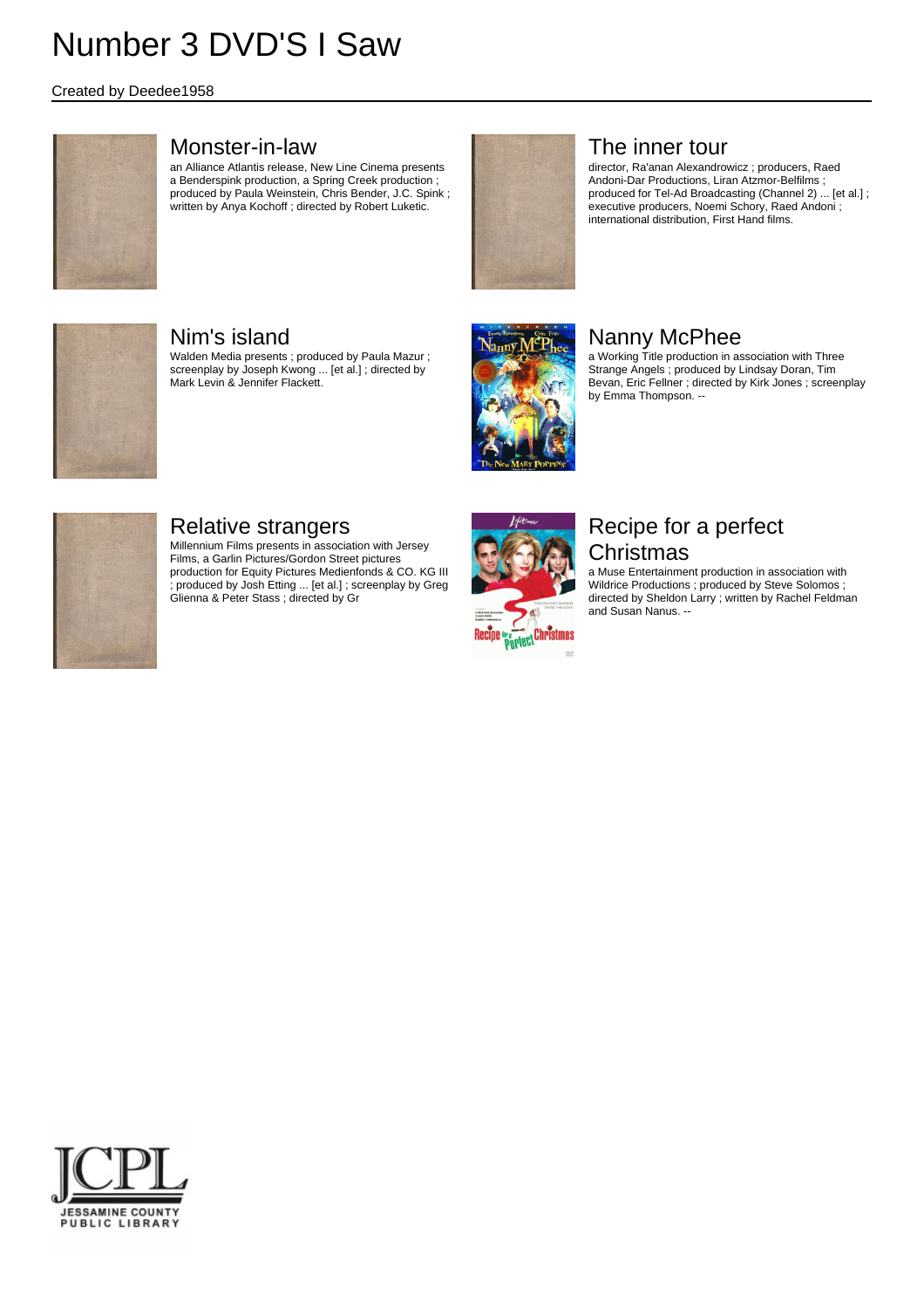#### Created by Deedee1958



### Everybody's fine

Maple Pictures & Miramax Films present, in association with Radar Pictures, a Hollywood Gang production ; produced by Gianni Nunnari ... [et al.] ; written and directed by Kirk Jones.



## Calamity Jane

Warner Bros. Pictures presents ; produced by William Jacobs ; directed by David Butler ; written by James O'Hanlon. --



# Bride & prejudice

Kintop Pictures ; Bend It Films ; Nayar Chadha Productions ; Inside Track ; produced by Deepak Nayar and Gurinder Chadha ; directed by Gurinder Chadha ; screenplay by Saroj Khan.



# The sisterhood of the traveling pants 2

Alcon Entertainment presents a Di Novi Pictures/Debra Martin Cahse production in association with Alloy Entertainment ; produced by Debra Martin Chase ... [et al.] ; screenplay by Elizabeth Chandler ; directed by Sanaa Hamri.

# Prime

Universal Pictures and Stratus Film Company present ; a Team Todd/Younger Than You production ; produced by Suzanne Todd, Jennifer Todd ; written and directed by Ben Younger.



### Timeline

Paramount Pictures, Mutual Film Company and Cobalt Media Group present a Donners' Company/Artists Production Group production ; screenplay by Jeff Maguire and George Nolfi ; produced by Lauren Shuler Donner, Jim Van Wyck, Richard Donner ; directed by Rich